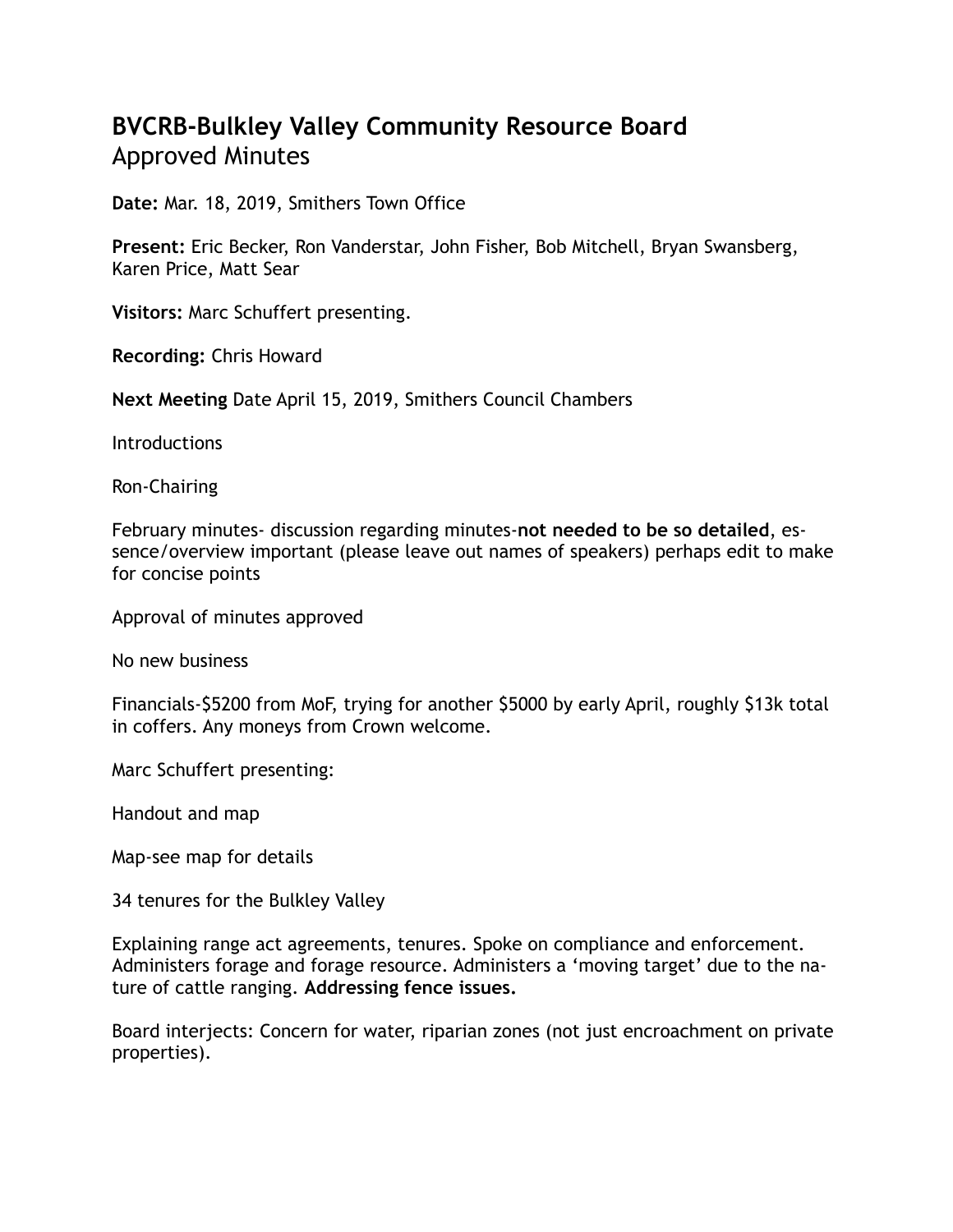MS on fences: Management, protection, investment. Dependent upon natural range barrier. In NA the laws in the west we have a 'fence out rule'. Fence Act came in to define a lawful fence.

Trespass Act defines a lawful fence (not specific to livestock). There is no trespass without a fence.

Livestock Act deals with fences, Ministry of Ag. While Trespass is dealt with at the Attorney general office.

Livestock owner not responsible for damages (vehicle strike) incurred upon escape of animal(s).

Every tenure has a management plan included with its award. Current terms are preferred to be 25 years. Range use plan can be amended at any time.

No process to consult with adjacent land owners. No obligation to livestock owner to negotiate with private land owner.

**Board question:** What can you and can't you do to amend shortfalls (communications, encroachments on private land) in the Range Use Plan. Seeking collaboration, flexibility, communication etc.

**Board Statement:** Legislation is NOT doing what needs to be done to be effective in current uses, system. How can changes be made?

Conditions of tenure discussion. What make up the conditions and how can they be altered or amended.

**Board says:** Small stream damage points to cattle impacts.

**Board says:** let's discuss social licence, ethical considerations between range tenure holders and private property owners. Range tenure approved by Jevan Hanchard, District Manager when legal objectives are met.

**Board says:** Do range tenure holders know where landscape barriers/corridors are?

**Board says:** There is a set boundary to range tenures yet there are no fences to enforce said boundary.

**Conclusion of board:** is social aspect of connecting range tenure holders to their neighbours! Who does the board write a letter to suggest changes? Marc says write to the District Manager (Jevon). For changes to livestock act would be Minister of Agriculture. Perhaps writing to the Cattlemen's Association, for developing greater social license. For real change you need to go beyond the district manager. Marc pointed out resources for further information.